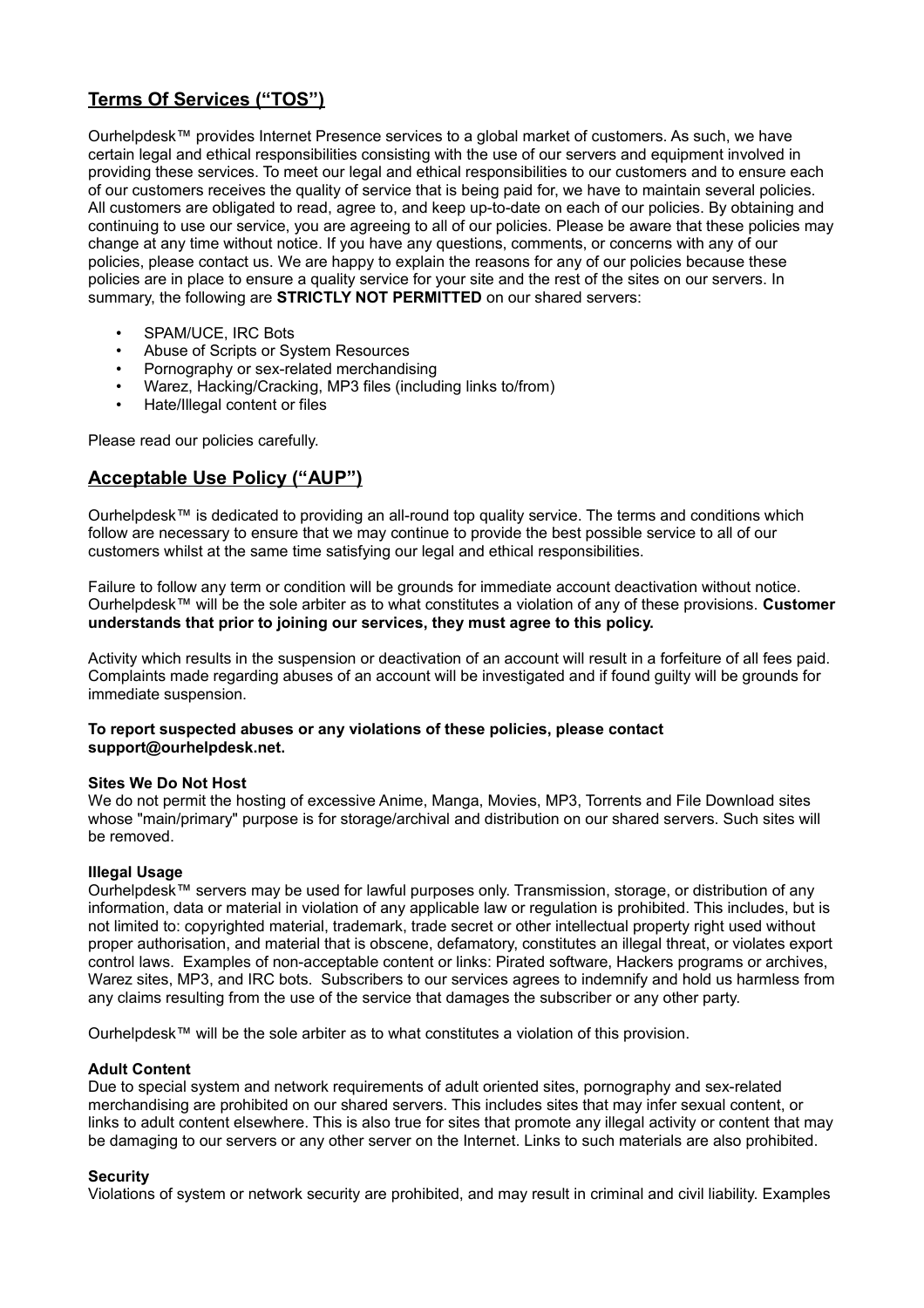include, but are not limited to the following: Unauthorised access, use, probe, or scan of a systems security or authentication measures, data or traffic. Interference with service to any user, host or network including, without limitation, mail bombing, flooding, deliberate attempts to overload a system and broadcast attacks. Forging of any TCP-IP packet header or any part of the header information in an email or a newsgroup posting.

# **Shared Server Resources**

Any website that uses an unreasonable high amount of shared server resources (such as, but not limited to, CPU time, memory usage, and network resources) will be given an option of either paying extra (which depends on the resource needed) or reducing the resource used to an acceptable level. Ourhelpdesk™ shall be the sole arbiter of what is considered to be a high server usage level.

### **CGI/PHP and other scripts**

Sharing script with domains not hosted by Ourhelpdesk™ is not allowed. Any scripts deemed to be adversely affecting the server performance or the network integrity will be shut down without prior notice. See **Script Usage Policy** for more details.

# **Background Running Programs and Cron Jobs**

Ourhelpdesk™ does not allow background Daemons such as IRC bots; eggdrop; BitchX; XiRCON; and any other program that interferes with normal server operation on our shared servers. Cron jobs are allowed through cpanel when available and subject to the same resource consumption rules as other scripts.

# **IRC**

Ourhelpdesk™ does not allow IRC or IRC bots to be operated on our shared servers.

# **Backups**

Ourhelpdesk™ performs weekly backups on all servers to ensure critical files are never lost. However are however, NOT responsible for lost data, time, income or any other resource due to faulty or non-existent backups.

# **Client Responsibility**

The client is responsible for all activity originating from the account. The client is responsible for securing their username/password. The client assumes responsibility for all material on their site that may be put on by a third party (such as the usage of Free For All links pages). Use of Ourhelpdesk™'s service requires a certain level of knowledge in the use of Internet languages, protocols, and software. This level of knowledge varies depending on the anticipated use and desired content of the web space by the client. The following examples are offered: Web Publishing: requires knowledge of HTML, properly locating and linking documents, FTPing Web contents, Graphics, text, sound, image mapping, etc. FrontPage web publishing: knowledge of the FrontPage tools as well as Telnet and FTP understanding and capability. CGI-Scripts: requires a knowledge of the UNIX environment, TAR & GUNZIP commands, Perl, CShell scripts, permissions, etc. Mail: a use of mail clients to receive and send mail, etc. The client agrees that he or she has the necessary knowledge to create and maintain their web space. Client agrees that it is not the responsibility of Ourhelpdesk™ to provide this knowledge or support outside matter specific to Ourhelpdesk™ servers.

# **UCE (Unsolicited Commerce Email), aka. SPAM**

Spamming, or the sending of mass unsolicited email, from or through a Ourhelpdesk™ server or using an email address that is maintained on a Ourhelpdesk™ machine is STRICTLY prohibited. Ourhelpdesk™ will be the sole arbiter as to what constitutes a violation of this provision. If you engage in any of the foregoing activities using the service of another ISP or IPP, but channelling activities through a Ourhelpdesk™ server as a maildrop for responses, you are in violation. Violators will be assessed a minimum of \$200.00 fine and will face an immediate suspension. See **SPAM/UCE Policy** for more details.

#### **Server abuse**

Any attempts to undermine or cause harm to a Ourhelpdesk™ server or customer of Ourhelpdesk™ is strictly prohibited.

Any sub-networks of Ourhelpdesk™ and dedicated servers must adhere to the above policies. The failure to meet or follow any of the above guidelines are grounds for account deactivation. We reserve the right to remove any account without prior notice.

#### **Software Distribution**

ourhelpdesk.net's shared Web Hosting accounts are not to be used for the purposes of distributing software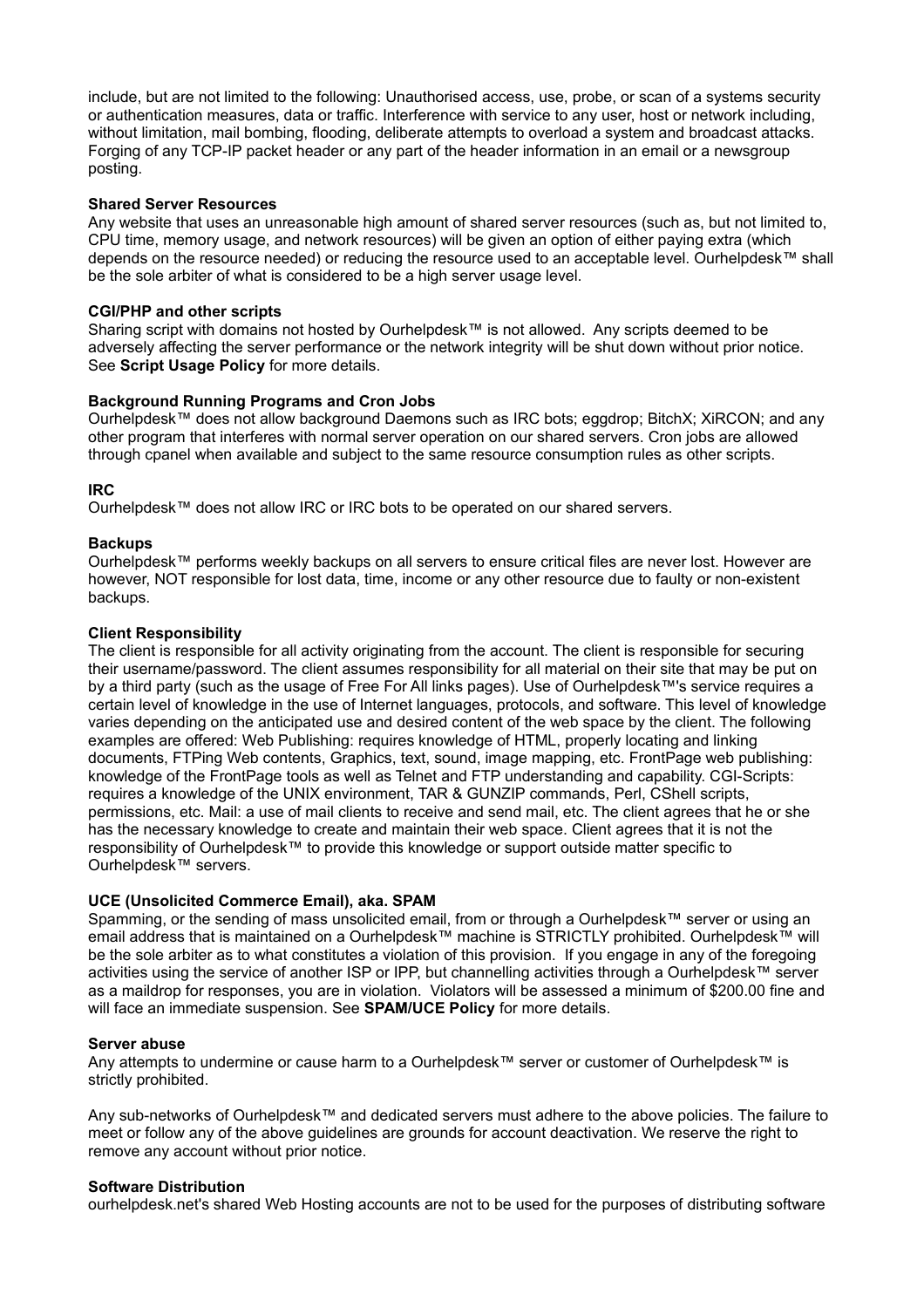and multimedia products. If you wish to distribute software and/or multimedia files, please contact sales@ourhelpdesk.net for special arrangement.

#### **Multimedia Files**

Multimedia files are defined as any graphics, audio, and video files. Ourhelpdesk™ Shared Hosting accounts are not to be used for the purposes of distributing and storing unusual amount of multimedia files. Any website whose disk space usage for storing the multimedia files exceed 70% of its total usage, either in terms of total size or number of files, will be deemed to be using unusual amount of multimedia files.

#### **Domain Names**

Ourhelpdesk™ will take necessary steps to register domain names on behalf of the client when requested. However, clients are responsible for renewing their domain names. Ourhelpdesk™ does not take responsibility for failing to renew domain names. If your domain name was registered thorugh Ourhelpdesk™, you must check and take appropriate actions to renew a domain that is about to expire.

We will make every effort to register, transfer and/or renew your requested domain name. This is not a guarantee that your requested domain name is available for registration, transfer and/or renewal. Your domain name may go unregistered, untransferred and/or renewed, due to circumstances beyond our control, such as registry, software and other problems or outages, and will not be grounds for compensation of financial loss.

An order for domain name registration, transfer and/or renewal, does not guarantee domain name registration, transfer and/or renewal. Domain names will not be registered, transferred and/or renewed until payment is received. If requested domain name is paid for, to us and subsequently not registered, transferred and/or renewed, the domain registration fee will be refunded.

If we register domain names on your behalf and you refute the entire charge or if we must issue a full refund, your domain name will be forfeited and your domain name becomes the property of Ourhelpdesk™. This also applies to any special promotional offers whereby a domain name is included as part of a promotional offer. Note, this only applies to domain names we register on your behalf.

#### **Database**

Any database stored on ourhelpdesk.net shared servers shall be limited in size to 20% of the total disk space allotted for a particular domain.

#### **Actions Taken by Ourhelpdesk™**

The failure by a customer to meet or follow any of the above policies/terms is grounds for account deactivation. Ourhelpdesk™ will be the sole arbiter as to what constitutes a violation of the AUP. Ourhelpdesk™ reserves the right to remove any account without prior notice.

When Ourhelpdesk™ becomes aware of an alleged violation of its AUP, Ourhelpdesk™ will initiate an investigation. During the investigation, Ourhelpdesk™ may restrict a customer's access in order to prevent further potentially unauthorised activity. Depending on the severity of the violation, Ourhelpdesk™ may, at its sole discretion, restrict, suspend, or terminate a customer's web hosting account and/or pursue other civil remedies. If such violation is a criminal offence, Ourhelpdesk™ will notify the appropriate law enforcement authorities of such violation.

Ourhelpdesk™ does not issue credits for outages incurred through service disablement resulting from AUP violations.

Ourhelpdesk™ customers agree to indemnify and hold harmless Ourhelpdesk™ from any claims resulting from the use of our services that damages them or any other party. The Ourhelpdesk™ service is provided on an as-is, as-available basis without warranties of any kind, either express or implied, including, but not limited to, warranties of merchantability, fitness for a particular purpose or non-infringement. Ourhelpdesk™ expressly disclaims any representation or warranty that the Ourhelpdesk™ service will be error-free, secure or uninterrupted. No oral advice or written information given by Ourhelpdesk™, its employees, licensors or the like, will create a warranty; nor may you rely on any such information or advice. Ourhelpdesk™ and its partners and suppliers will not be liable for any cost or damage arising either directly or indirectly from any transaction or use of the service.

#### **Governing Law**

Customer understands that for all disputes, with regard to any of Ourhelpdesk™ services or any term listed in this policy, the only jurisdiction that shall be used in determining liability is the court situated in Denmark. If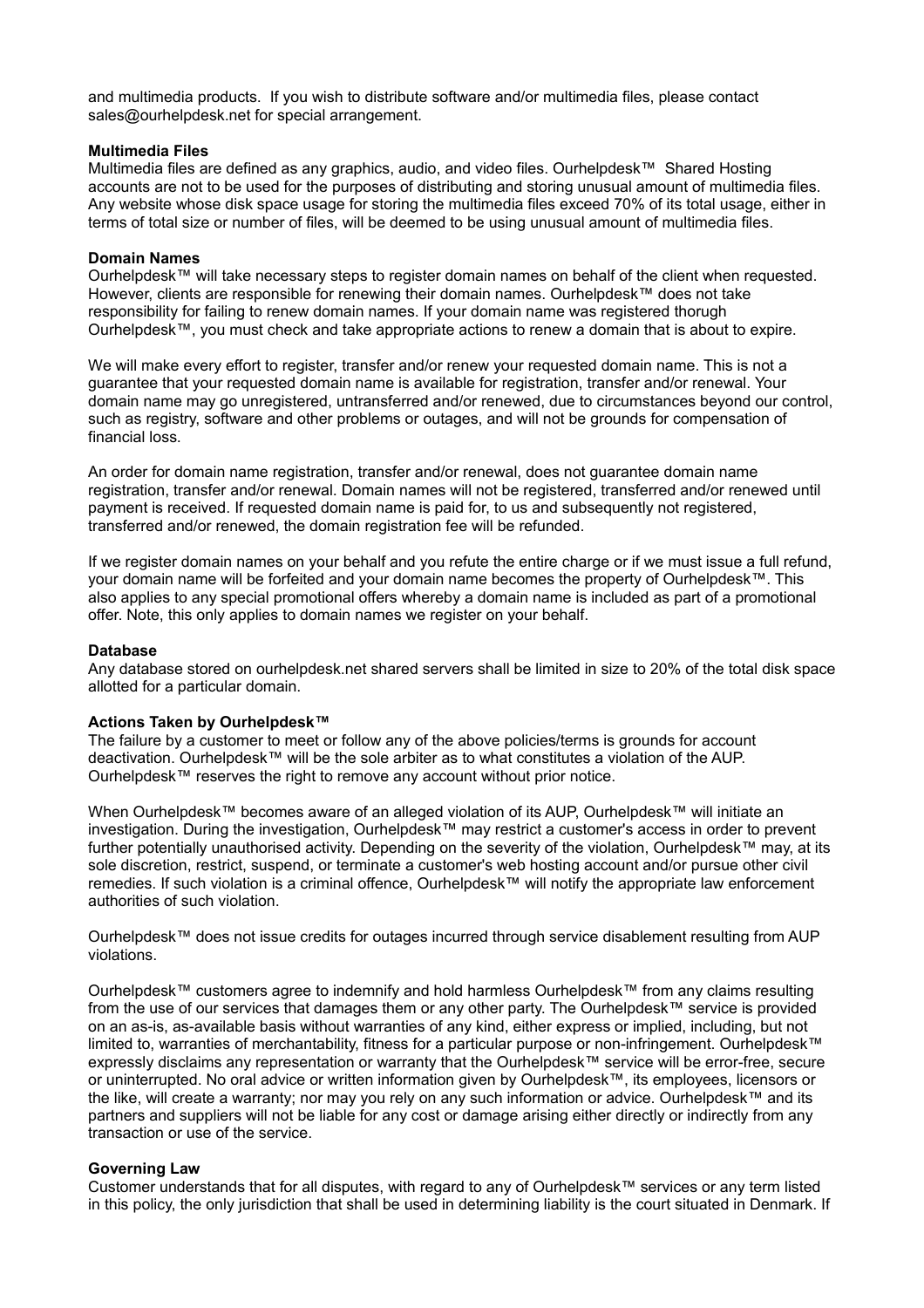Ourhelpdesk™ is obligated to go to court, rather than arbitration, to enforce any of its rights, or to collect any fees, you agree to reimburse Ourhelpdesk™ for its legal fees, costs and disbursements if Ourhelpdesk™ is successful. You agree that the Courts of Denmark are the agreed and appropriate forums for any such suit, and consent to service of process by registered mail or overnight courier with proof of delivery.

# **Severability**

If any term or provision of this Agreement is found to be unenforceable for any reason, this Agreement shall remain in full force and effect and shall be fully enforceable on its remaining terms and conditions.

# **Modification**

Ourhelpdesk™ reserves the right to add, delete, or modify any provision of this Policy at any time without notice.

# **Refusal Of Service**

We reserve the right to refuse, cancel, or suspend service at our sole discretion.

# **Payments And Cancellations**

All payments are due prior to the beginning of your billing period. For each successive period, your contract is renewed automatically unless we are notified otherwise. Billing period is determined by the billing option you chose at the time of ordering. Your billing period also applies to any additional items and services ordered after the initial activation of you account. For payment, we accept Paypal, MasterCard, Visa or American Express.

# **Late Payments**

Failure to remit payment for services on the monthly anniversary date will result in a 5% late fee (minimum \$5USD). If full payment has not been received within five (5) consecutive days, including the anniversary date, termination of public access to Customer services. Failure to remit payment for services within one month days, including the anniversary date, may result in cancellation and deletion of the account and all date and backups.

#### **Refunds & Disputes**

All services rendered by Ourhelpdesk™ are non-refundable. This includes, but is not limited to: setup fees, one time fees, monthly service fees, upgrade fees, additional service fees, administrative fees, and late fees. Customers seeking to resolve billing errors are instructed to open a ticket in the client area. Customer agrees not to chargeback any credit card payments for services rendered. Any chargeback of payment for services rendered will result in an additional charge of \$150 and will be subject to collection by an authorised collection agency. Customer is responsible for any fees and costs (including, but not limited to, reasonable attorneys. fees, court costs and collection agency fees) incurred by Ourhelpdesk™ in enforcing collection.

#### **To Cancel your account**

Request for cancellation must be received through the client area. You will receive an automatic confirmation upon succesfully receiving the cancellation. Cancellations over the telephone and informal email are not accepted.

Setup fees, when applicable, are non-refundable. You are obligated to pay for your account even if you do not use it. Because we have provided you with usernames, passwords, DNS entries, and an IP address, you have the ability to use your account. The fact that you do not do so is irrelevant - you are still obligated to pay for the account. Even an unused account uses valuable system resources that could be used for other customers. If you have a past-due balance on your account at the time the account is closed (either by your request or due to non-payment), the remaining balance must be paid within 30 days of when the account is closed. If we do not receive payment on the remaining balance in that time, we will begin efforts to collect any fees owed. We apply a \$20.00 collection fee to cover our costs in attempting to collect your debt. If our internal collection efforts fail, we reserve the right to turn the account over to a 3rd-party (either collections agency or attorney) for further action. We also reserve the right to report your unpaid balance to credit reporting agencies.

If client disputes justified charges by provider on his credit card, provider has the right to charge a \$50 administration fee and immediately discontinue service.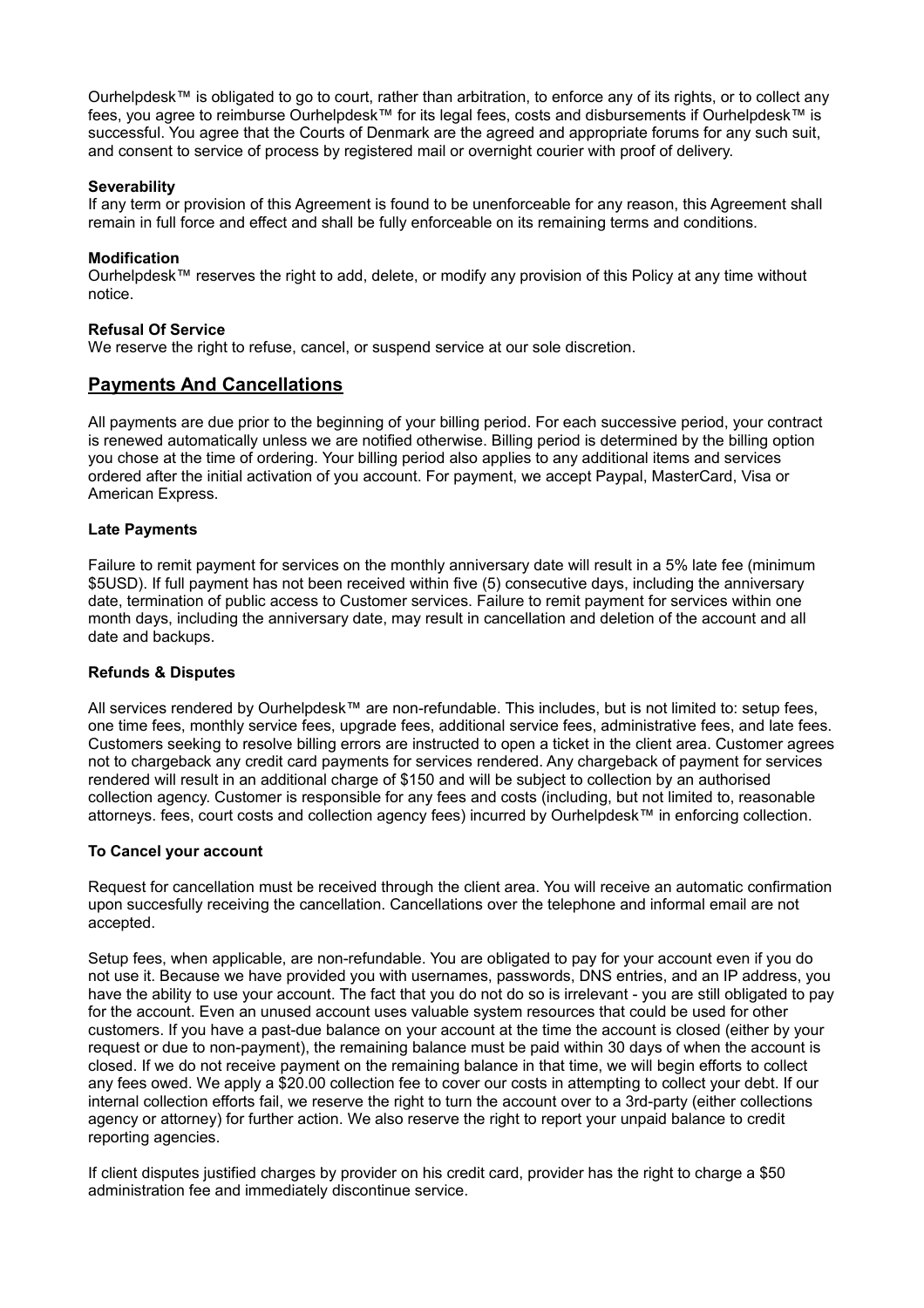# **Spam/UCE Policy**

To reach its goal of providing the best business class web hosting services to our users, Ourhelpdesk™ offers users a full range of commercial hosting services. Abuse of these services is considered a violation of our Terms of Service/AUP. One of the most serious abuses is using your account to send unsolicited commercial e-mail, otherwise known as "spam." The following are examples of spam and are blatantly contrary to our TOS/AUP.

# **Inappropriate E-Mail Activities:**

- **Commercial e-mail:** Defined as sending unsolicited commercial e-mails. This is prohibited. You are not permitted to use your Ourhelpdesk™ account or e-mail alias/account of your Virtual Server to send unsolicited commercial e-mail. Using an e-mail address hosted anywhere on Ourhelpdesk™ servers to collect responses from unsolicited commercial e-mail is prohibited. This includes using a throw-away, free e-mail account to promote your Ourhelpdesk™ account and redirectors for the same account.
- **Mail Bombing:** Defined as sending large volumes of unsolicited e-mail to individuals from your Ourhelpdesk™ account. This is strictly prohibited.
- **Harassment:** Defined as sending threatening or harassing e-mail after being requested to stop, is prohibited. Extremely threatening or harassing e-mail never is allowed.

# **Fine/Penalties:**

Should you violate Ourhelpdesk™'s SPAM Policies, **you WILL be charged \$200 per hour for the time it takes us to "clean-up" your SPAM**. This shall include but not be limited to the time required to answer email from angry recipients of your SPAM and/or repair of a damaged server due to the "Mail Bombing" or other actions of the angry recipients in retaliation of your SPAM. **You will also be charged \$20 per gigabyte of data transfer that your SPAM incurred,** including bandwidth used by answers to or complaints about your SPAM. We will invoice this amount and should it not be paid, we will take legal action against you in court, and/or we will contact a collection agency to recover the funds. Please note also that it is now considered a crime to send UCE (unsolicited commercial e-mail) as it falls into the category of "junk faxes." Ourhelpdesk™ will turn over all names and personal information to the proper local, state, federal, and international officials of any person who violates this policy.

We take a very dim view of SPAM. It is one of the most annoying things encountered on the Internet. Any Ourhelpdesk™ client found to be spamming will have his/her **account terminated immediately** - no questions asked (we will investigate the report thoroughly before terminating any account). There is no warning or second chance. If we find that you have violated our Acceptable Usage Policy, we will report you and the incident to the proper local, state and federal authorities and will prosecute you to the full extent of the law.

We are not attempting to censor, nor are we attempting to curtail the business of our customers. But as a whole, spamming hurts our members and us more than it helps the one spammer. Do yourself, and us, a favor: **PLEASE DON'T DO IT**.

If you know of any Ourhelpdesk™ client that is or might be violating this policy, please send a message or, if possible, forward the SPAM or UCE in full (including headers) to **support@ourhelpdesk.net**.

# **Script Usage Policy**

Ourhelpdesk™ provides our clients with Web Hosting accounts that permit the use of scripts and other executable programs. Because scripts consume much more system resources than standard HTML pages, certain restrictions must be made governing the use of such "active content" systems. We regret that in many cases we are unable to determine what specific script or application is causing the system resource over-run. Under most circumstances, we are able to pin-point it to the offending account on the system. The following rules apply to all "active content" files as listed above:

- The script must use low system resources. Scripts that consume a large amount of our RAM or processor will be subject to immediate suspension until the owner can be notified and an alternative solution is reached.
- Each user account may not use more than 20% of system resources at any given time. If an account is consistently using 20% or greater system resources, the account holder will be warned and if no action is taken on behalf of the account holder the account may be suspended.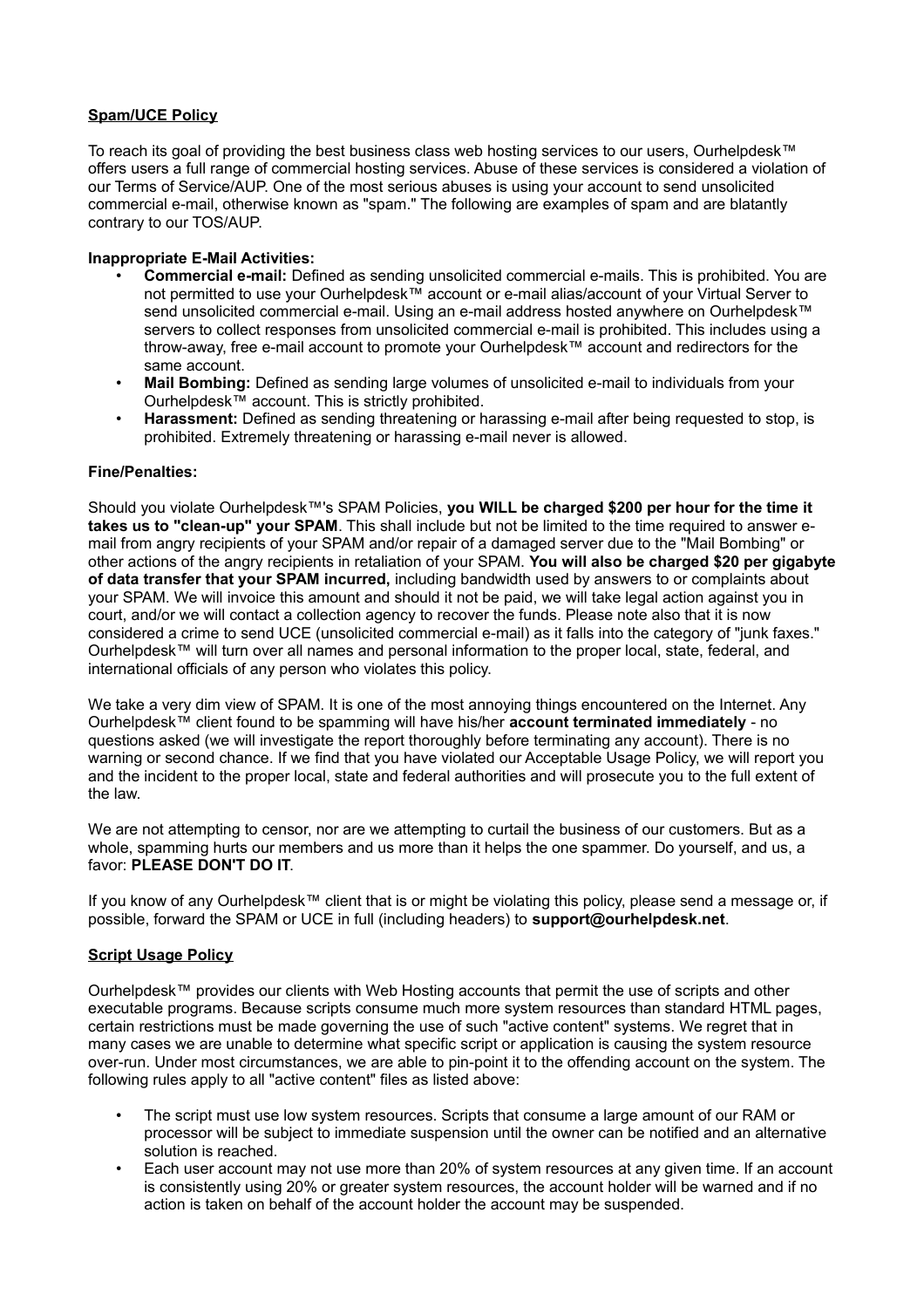- The scripts may not interact with any server configuration or hardware. Accounts running these scripts are subject to immediate account termination without refund.
- The script can not be used or referenced from any other site not hosted by Ourhelpdesk™.
- The script must execute in a timely fashion. Any script that uses the processor for more than a few milliseconds is subject to removal.
- Any script that appears to be designed specifically to attack or otherwise maliciously affect the server is completely unacceptable, and if such scripts are found in your account the account will be terminated immediately and your actions will be reported to the proper local, state, and federal authorities and legal action will be taken to prosecute the account holder to the fullest extent of the law by Ourhelpdesk™.
- Scripts must be kept secure.

Any accounts with scripts found in violation of these policies are subject to future scrutiny of all scripts by our System Administrators. If a script is found to be harmful to the system, it will be killed immediately and the account locked down until the account owners have been contacted. Malicious scripts are subject to immediate account termination without refund of any pre-paid monies.

# **What happens if I violate this policy?**

All accounts that are found to using excessive amounts of system resources will receive an email warning from Ourhelpdesk™. This warning will inform you that there is too much CGI running and it will provide options for reducing the usage or upgrading your account. If you do not reduce the usage within 24 hours of the email being sent, your account will be suspended.

# **Bandwidth Usage**

Ourhelpdesk™'s bandwidth policy is simple! You are allotted a portion of bandwidth per month to do with as you please. You can use this bandwidth for anything you want besides things not permitted as outline in the Acceptable Usage Policy. If you go over your allotted amount of bandwidth in a given month, your account will not be suspended or terminated but you will be expected to pay for the additional bandwidth.

Ourhelpdesk™ provides a bandwidth estimate figure in your control panel. This is an estimate and is provided from the server level. Actual account bandwidth usage is measured for billing purposes at the port level. This policy exists because many users offer files for download via FTP which is not otherwise measured by the server directly at this time. Please note that because the bandwidth is monitored at the port, any and all traffic for your Web Site is tracked including, but not limited to: FTP uploads and downloads, mail sending and retrieval, normal Web traffic, etc. Everything that is pushed from our server to a third-party's machine is considered bandwidth and will be measured.

We have designed this policy because many users find that hosts offer "unlimited" bandwidth only to find out that it has a very real bandwidth limit. Further, they place restrictions on what you can use the bandwidth for (i.e. no image galleries because they are a large source of bandwidth consumption). We tell you up-front how much bandwidth you are allocated each month and you have the full amount to use.

It is important to note that many sites don't use more than 1 GB of bandwidth. Your site has to be very popular or very graphic intensive to use more than 1 GB. If you are unsure of your bandwidth usage prior to moving your site to Ourhelpdesk™, contact us. We would be happy to review your current site statistics with you to help you choose the right package.

# **Privacy**

Privacy for our customers is extremely important to Ourhelpdesk™. We strongly believe in individual's rights to privacy and that personal information is not a commodity and should not be treated as one. At all times we will never share your personal information with any third parties without your permission.

Your email addresses are not for sale or trade and are strictly guarded. Our Acceptable Usage Policy prohibits our customers from sending unsolicited bulk commercial email (aka "spam") using our services. If it is brought to our attention that one of our customers is violating this policy, we take steps to stop them and ensure it doesn't happen again. We also do everything within our power to keep non-customers from using our email servers for spam.

All client information such as email, phone numbers, addresses, etc is used only for internal purposes. This